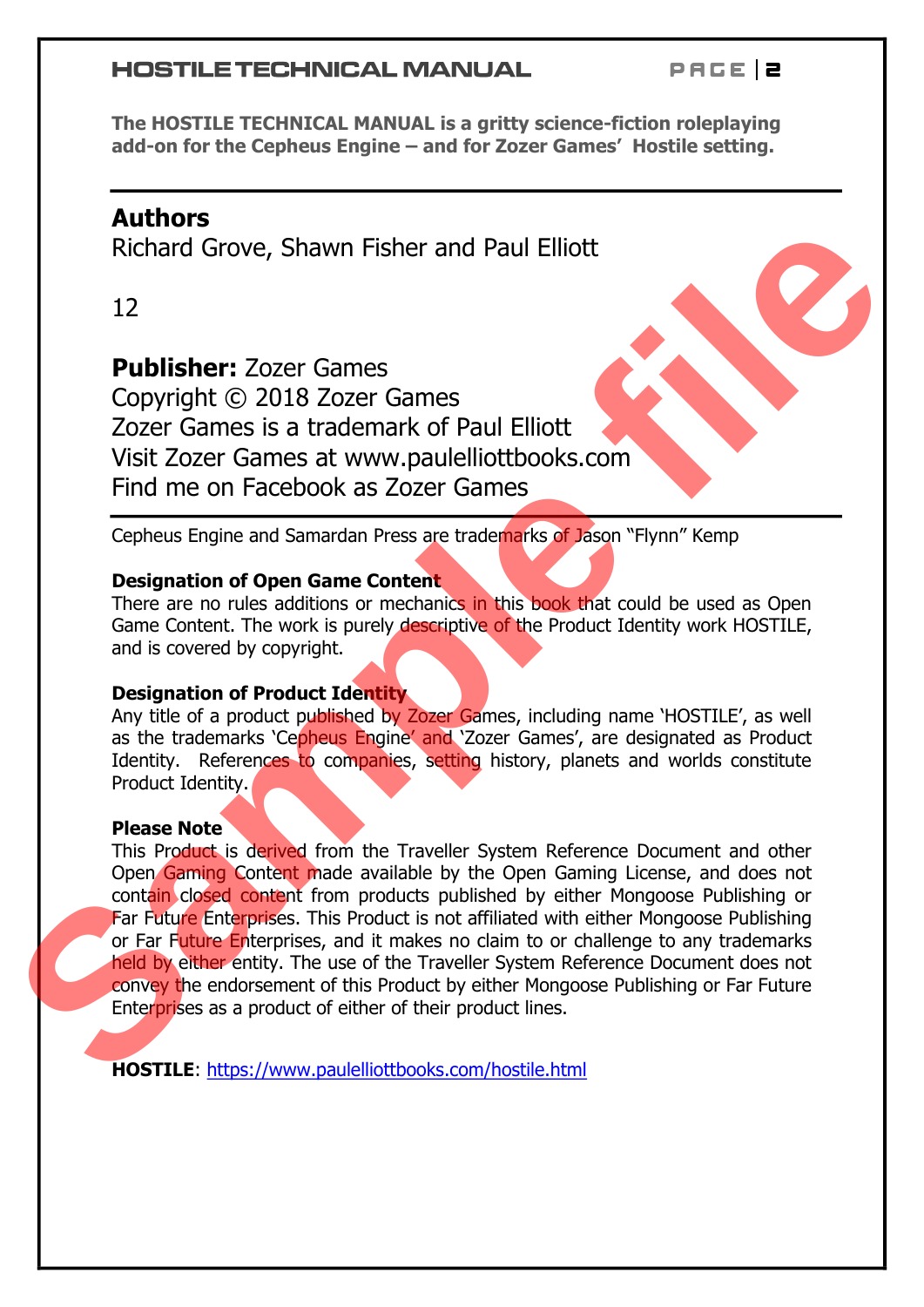# *P a g e | 3* **HOSTILE TECHNICAL MANUAL LEYLAND-OKUDA 2225** LOK-0293-2-2224-D Recipient *Michael Branch Explicit Date*<br>
Module *module* is **Sample filerness**<br>
Sample files only<br>
Sample files only<br>
Sample files only<br>
Sample files only<br>
Sample files only<br>
Sample files only<br>
David:<br>
David<br>
David<br>
Capta hostile Te**chnica** Manul.Jal **A Technical & Engineering Manual for Off-World Personnel** EYLAND-OKUDA **Basic**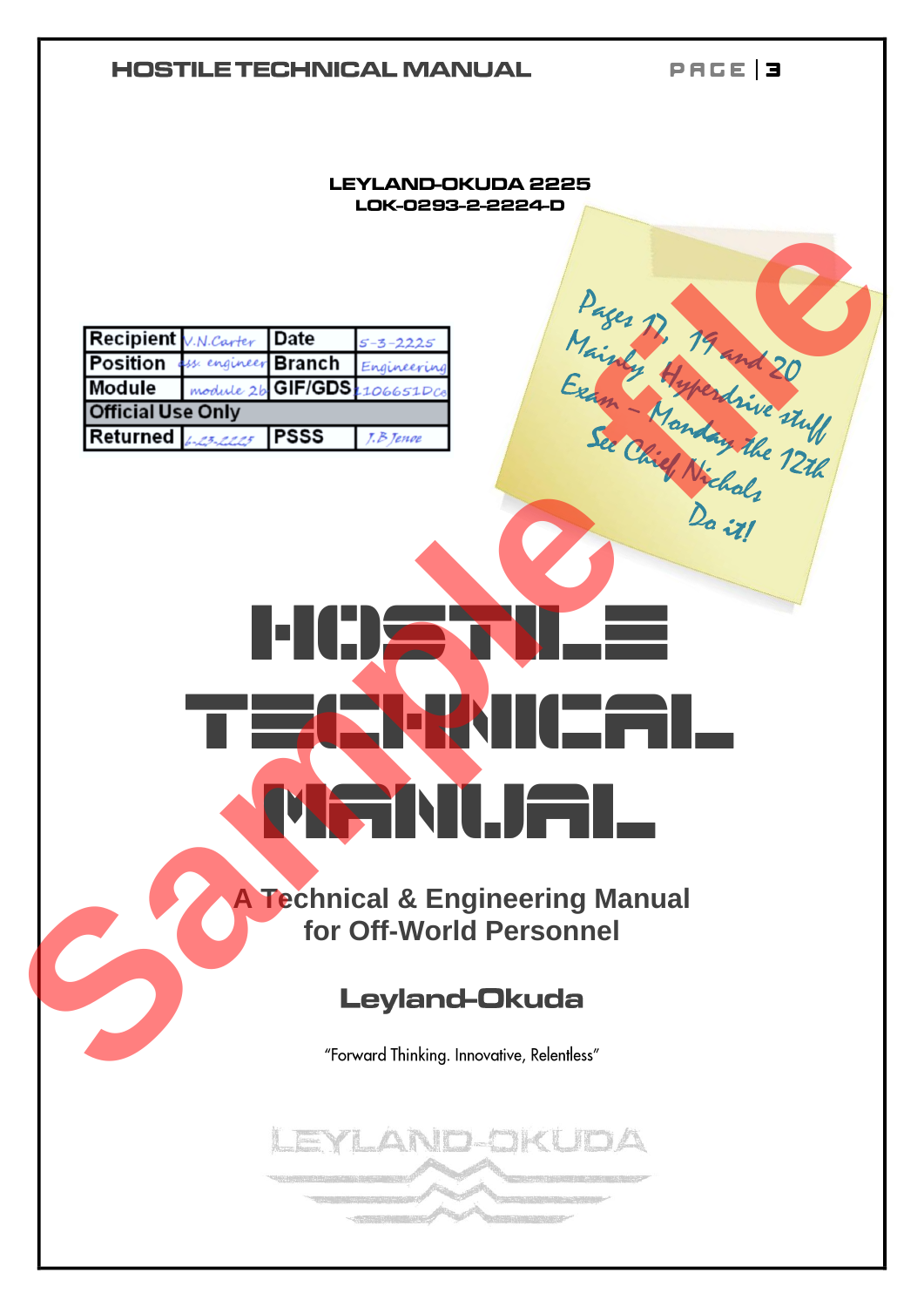*P a g e | 4*



**HOSTILE** is a gritty setting for Cepheus Engine and all other Classic 2D6 SF RPGS, based on the late-70s and early-80s movies we grew up with.

https://www.paulelliottbooks.com/hostile.html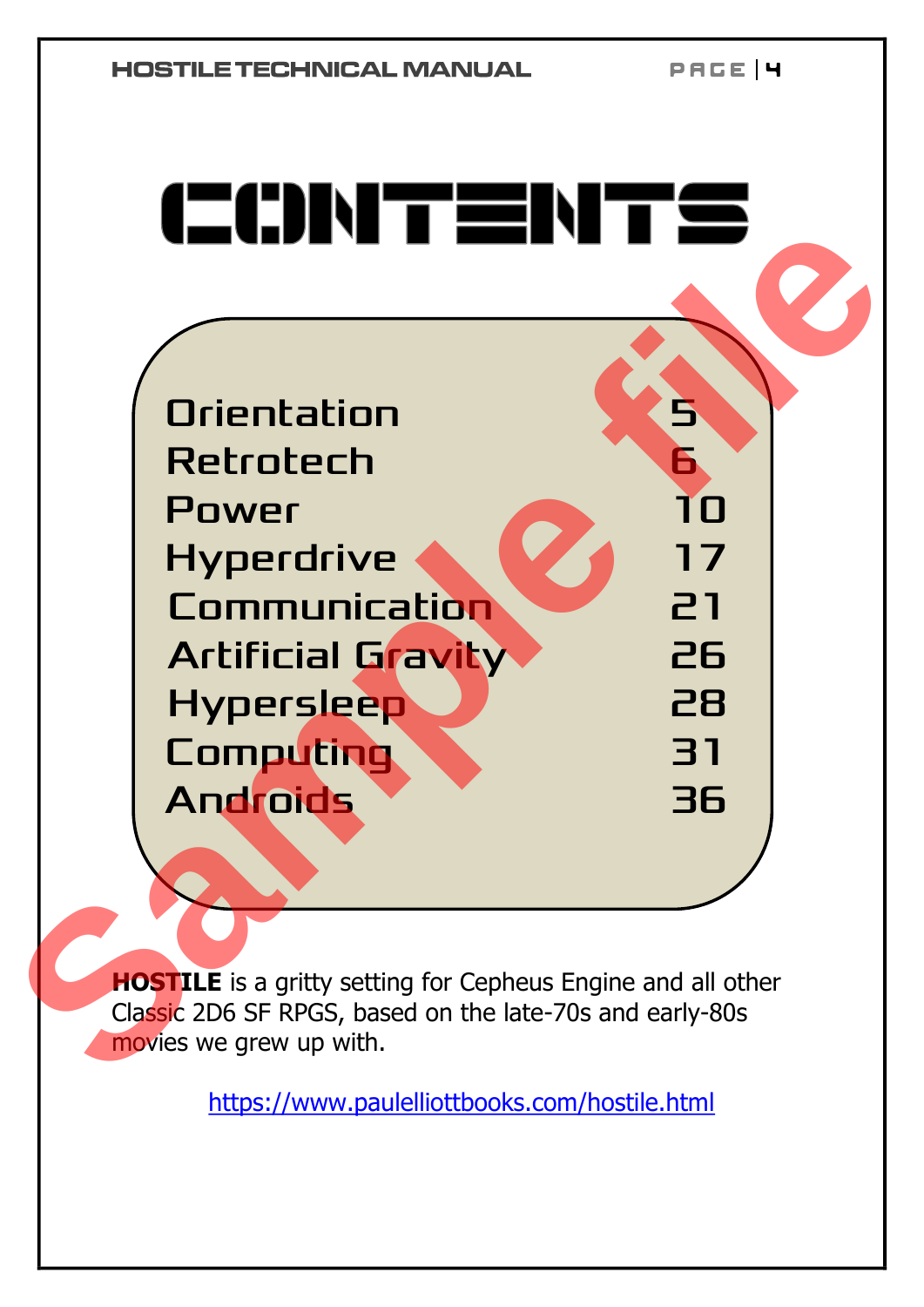*P a g e | 5*

The universe of HOSTILE is not our universe  $-$  set in the future. It is a genre and an assumption, a future that was outdated within years of its creation in the late-70s and early-80s. And of course the setting is essentially a cinematic one. These factors have shaped the technological assumptions of the **HOSTILE** setting. Artificial gravity onboard starships is there because it costs less to film, hyperdrive-equipped starships are used, quite literally, as vehicles with which to move the plot along. With a universe of possibilities out there in deep space, we want to 'get *out* there!'

But we are roleplayers, suspending our disbelief and we like to know how and why things are the way they are, even if the art director on a film had no clue. Quality concept artists and designers have often worked on these movies however, people like Syd Mead and Ron Cobb and Chris Foss. Ron Cobb is responsible for the extremely realistic interiors of the Nostromo in Alien (1979). He described his approach in an online interview:

My problem with designing Nostromo's interiors, the control bridge, corridors, auto doc (or med lab), bulkhead doors, the food deck, etc., was that I grew up with a deep fascination for astronomy, astrophysics, and most of all, aerospace flight. My design approach has always been that of a frustrated engineer (as well as a frustrated writer when it came to cinema design). I tend to subscribe to the idea that form follows function. If I'm to arrive at a cinematic spacecraft design that seamlessly preserves, as in this case, the drama of the script, the audience has to experience it as something impressive and believable. The universe of HOSTILE is not our universe – set in the future. It is a gente and an assumption, a future that was outdated within years of its creation in the late-76g and early-80s And of course the setting is essential

My method for designing the Nostromo interiors was to emulate the engineering of the entire [ship] as though it were real, from the interior to the exterior and back again. So, while I was not supposed to be spending any time deriving exterior designs from my all-encompassing technique, I did produce them if only as a personal guide to making the interior sets more interesting.

Our setting must not just look and feel realistic, it must act realistically. Of course much of this technology is imaginary, yet we still want a sensible degree of engineering logic to back it all up. If the player characters want to disable all the anti-gravity on a ship's deck, were do they go? What kind of infrastructure will they be sabotaging? It's these practical in-game problems that depend on what would normally be considered the totally theoretical and frivolous assertions appearing within the HOSTILE Technical Manual.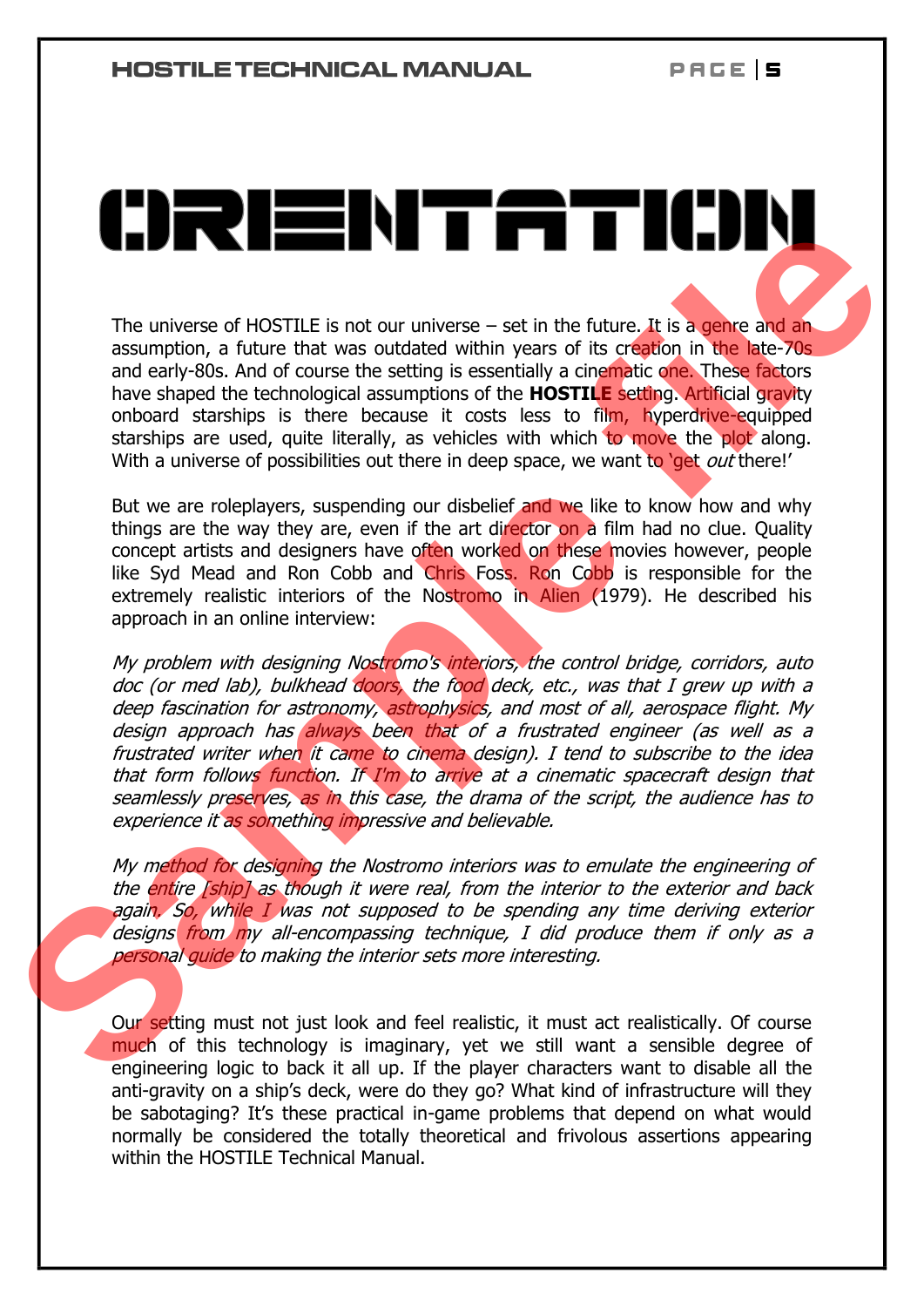Look at those cathode-ray tube monitors in Alien and Outland, marvel at the lack of flat-screen technology, touch-screen computers, cell-phones and a hundred other modern marvels. Why aren't they in that setting? Well, firstly because some of the technology we have now just wasn't available in the late-70s and early-80s, and secondly, people like Ridley Scott chose to eschew far future wonder gadgets in favour of an industrial reality that the movie-going audience would recognize  $$ because we're supposed to be interested in the alien/exotic problem/conspiracy, and not be distracted by the advanced technology of the future. Scott had seen the flat screen computer monitors of 2001: A Space Odyssey (1968), but chose instead to go with 1970s CRT monitors, 'for the look'. But, how do we rationalize a future, some two centuries hence, where cell-phones, plasma screens and wi-fi just don't exist? **Example 19 and 19 and 19 and 19 and 19 and 19 and 19 and 19 and 19 and 19 and 19 and 19 and 19 and 19 and 19 and 19 and 19 and 19 and 19 and 19 and 19 and 19 and 19 and 19 and 19 and 19 and 19 and 19 and 19 and 19 and 19** 

## An Alternate Future

As in our timeline, technology in **HOSTILE** looked on the verge of a virtual electronics developmental explosion as the 1970s gave way to the 1980s but a series of seemingly minor circumstances and major historical events hampered what might have been a wondrous new age and changed the course of human history. As President George Bush gave his now famous Space Exploration Initiative speech on July 20, 1989 and launched an enterprise that would send mankind out into the solar system and beyond, there were already factors affecting the technologies that would take them there.

**The Decline of Moore's Law** - Moore's Law is "the observation that the number of transistors in a dense integrated circuit doubles about every two years." In April 2005, Gordon Moore stated that the projection cannot be sustained indefinitely: "It can't continue forever. The nature of exponentials is that you push them out and eventually disaster happens." The ongoing miniaturization and improvement of integrated circuits therefore slowed dramatically as the 20th century came to a close. Dreams of micro-electronic components and palm-sized super computers crashed as improvements in computer technology were slaved to large main-frame processors and bulky terminals. Now, mechanical and electrical engineering would have to take up the slack and become the main agent of technological progress.

**Network Insecurities** – Rampant security breaches and the hacking of civilian, commercial, industrial and governmental data networks cost those affected billions and on more than one occasion threatened world-wide economic collapse. As a result a compartmentalizing and decentralization of databanks was instituted as well